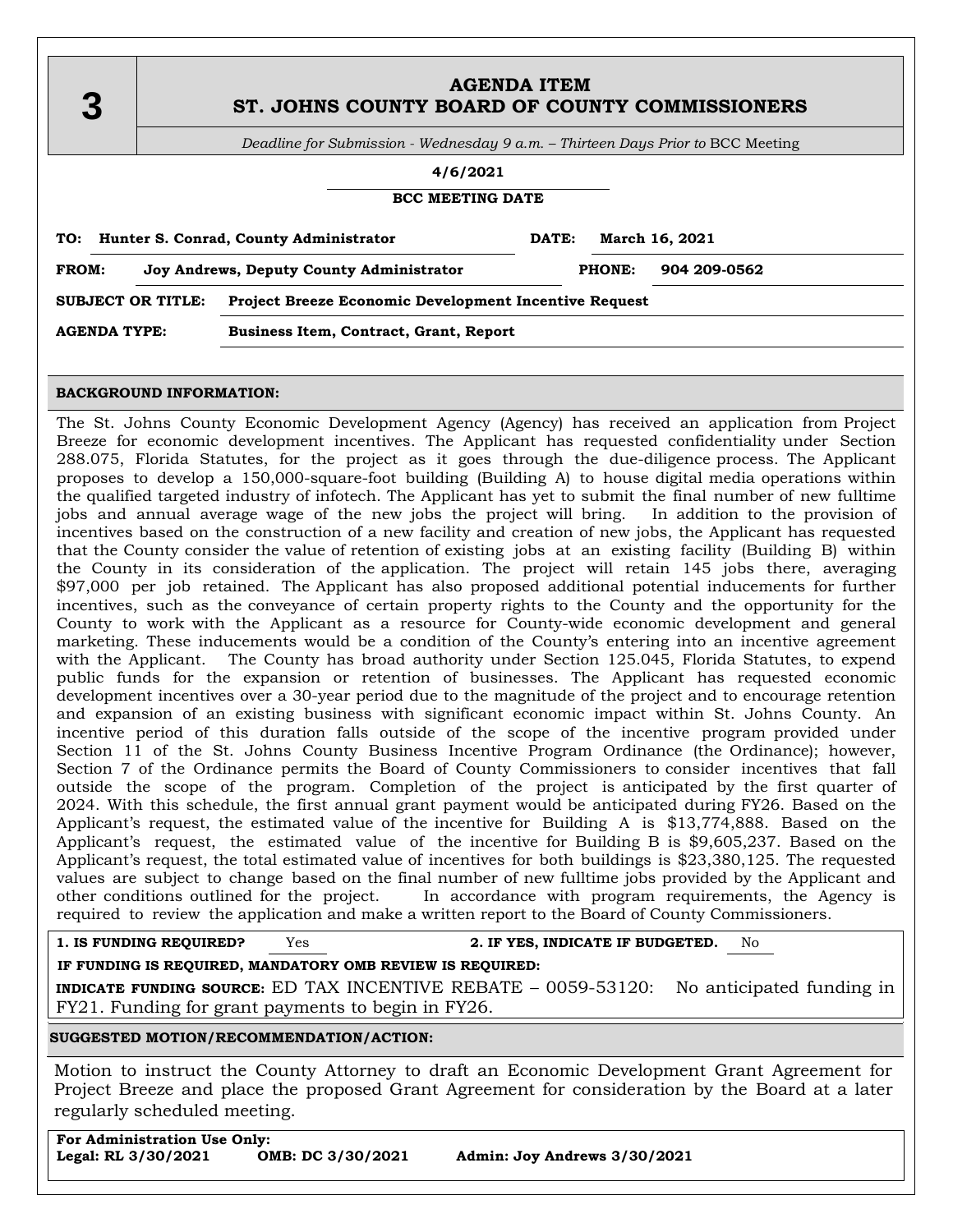

#### **ST. JOHNS COUNTY OFFICE OF THE COUNTY ADMINISTRATOR ECONOMIC DEVELOPMENT**

500 San Sebastian View St. Augustine, Florida 32084

#### **I N T E R O F F I C E M E M O R A N D U M**

| To:      | St. Johns County Board of County Commissioners                                                                 |  |
|----------|----------------------------------------------------------------------------------------------------------------|--|
| Through: | County Administration                                                                                          |  |
| From:    | Joy Andrews, Deputy County Administrator                                                                       |  |
| Date:    | March 29, 2021                                                                                                 |  |
| Subject: | St. Johns County Economic Development Agency Report -<br>Project Breeze Economic Development Incentive Request |  |

The St. Johns County Economic Development Agency (Agency) has received an application from Project Breeze for economic development incentives. The Applicant has requested confidentiality under Section 288.075, Florida Statutes, for the project as it goes through the due-diligence process. The Applicant proposes to develop a 150,000-square-foot building (Building A) to house digital media operations within the qualified targeted industry of infotech. The Applicant has yet to submit the final number of new fulltime jobs and annual average wage of the new jobs the project will bring.

In addition to the provision of incentives based on the construction of a new facility and creation of new jobs, the Applicant has requested that the County consider the value of retention of existing jobs at an existing facility (Building B) within the County in its consideration of the application. The project will retain 145 jobs there, averaging \$97,000 per job retained. The Applicant has also proposed additional potential inducements for further incentives, such as the conveyance of certain property rights to the County and the opportunity for the County to work with the Applicant as a resource for County-wide economic development and general marketing. These inducements would be a condition of the County's entering into an incentive agreement with the Applicant.

The County has broad authority under Section 125.045, Florida Statutes, to expend public funds for the expansion or retention of businesses. The Applicant has requested economic development incentives over a 30-year period due to the magnitude of the project and to encourage retention and expansion of an existing business with significant economic impact within St. Johns County. An incentive period of this duration falls outside of the scope of the incentive program provided under Section 11 of the St. Johns County Business Incentive Program Ordinance (the Ordinance); however, Section 7 of the Ordinance permits the Board of County Commissioners to consider incentives that fall outside the scope of the program. Completion of the project is anticipated by the first quarter of 2024. With this schedule, the first annual grant payment would be anticipated during FY26. Based on the Applicant's request, the **estimated** value of the incentive for Building A is \$13,774,888. Based on the Applicant's request, the **estimated** value of the incentive for Building B is \$9,605,237. <sup>1</sup> Based on the Applicant's request, the total **estimated**  value of incentives for both buildings is \$23,380,125. <sup>2</sup> The requested values are subject to change based on the final number of new fulltime jobs provided by the Applicant and other conditions outlined for the project.

 $\overline{a}$ <sup>1</sup> The grant calculation and cost-benefit analysis calculation for Building B are not included in this report to protect the confidentiality request of the Applicant.

<sup>&</sup>lt;sup>2</sup> By way of comparison, if this project were proceeding solely under the Ordinance, the project would have scored 7 to 8 points, depending on the number of new jobs created. Under the ordinance, a project that receives 5 or more points is eligible for the maximum level of incentives, which includes expedited permitting and an economic development grant of up to 100% of fees paid to the County by the Applicant (impact fees and water/sewer connection fees), four years ad valorem taxes paid by the Applicant (general county portion) on capital improvements and four years tangible business personal property taxes (general county portion).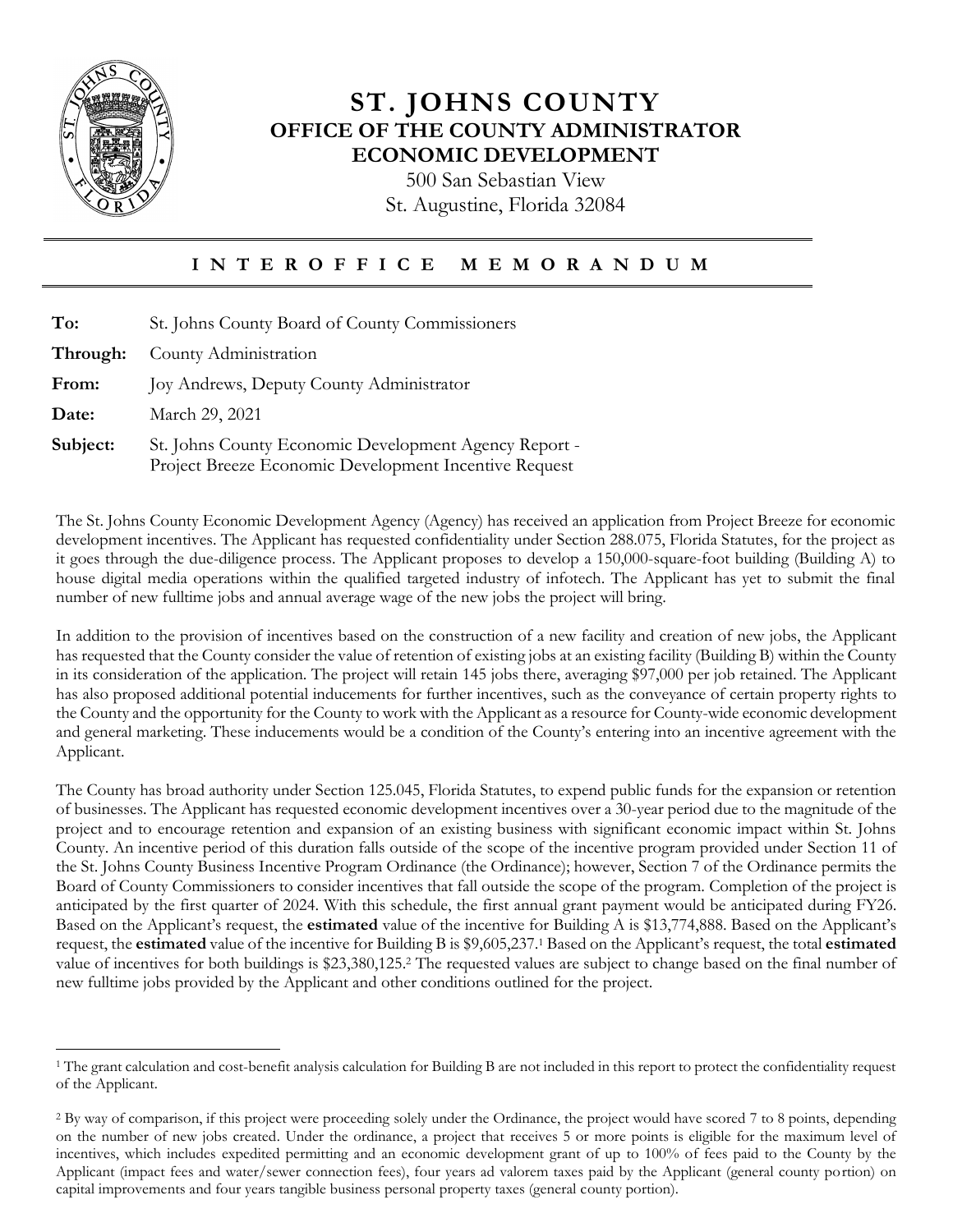In accordance with program requirements, the Agency is required to review the application and make a written report to the Board of County Commissioners.

The following items are attached and represent the Agency Report:

- Project Breeze Grant Calculation
- Project Breeze Cost Benefit Analysis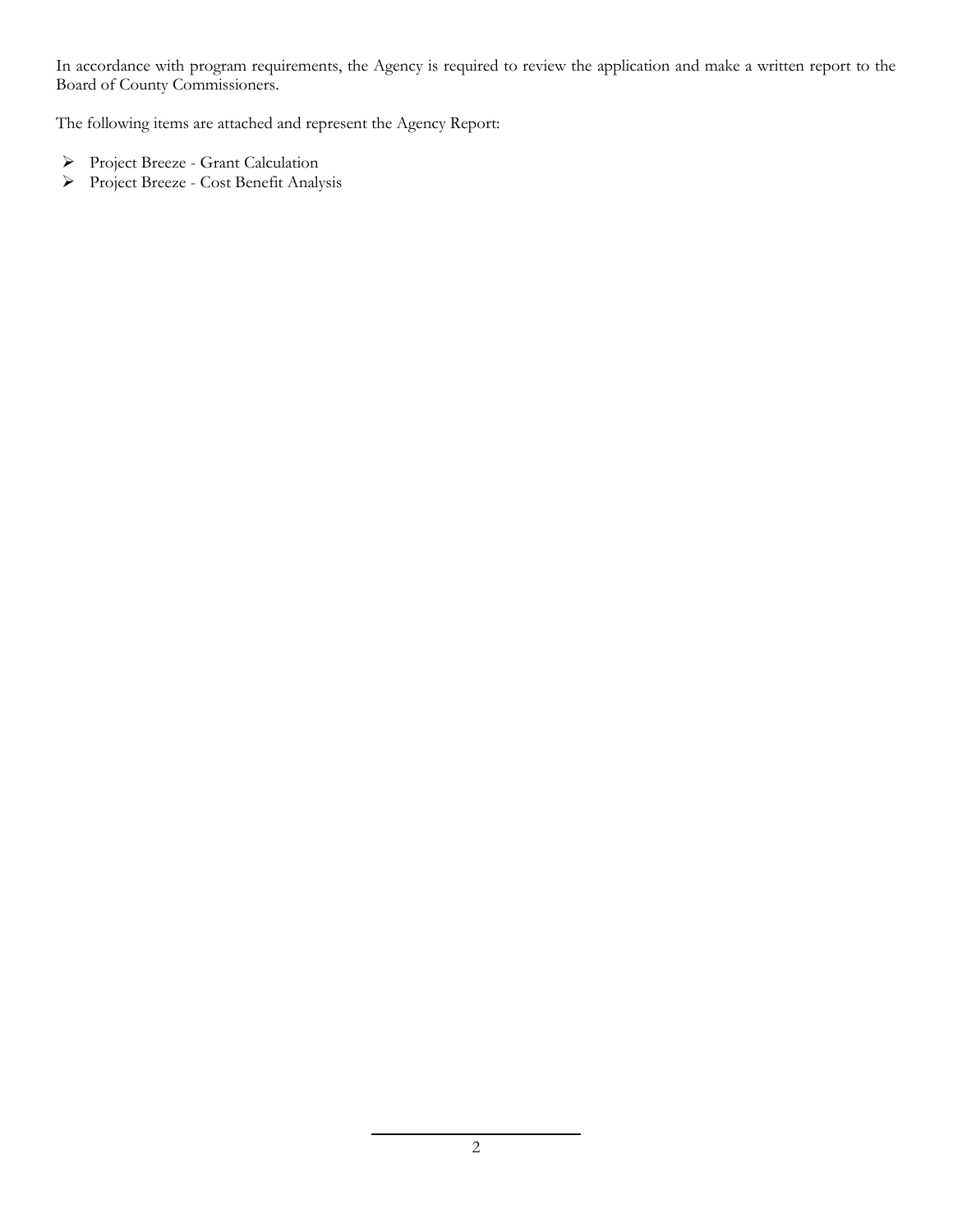#### **ESTIMATE OF ECONOMIC DEVELOPMENT GRANT CALCULATION PROJECT BREEZE**

Calculations based on County Ordinance 2014-30 and millage rates effective on October 1, 2020

#### **Building A**

| <b>POINTS AWARDED*</b>         |                                                                                                     |                                   |            |
|--------------------------------|-----------------------------------------------------------------------------------------------------|-----------------------------------|------------|
|                                | Target Industry: Infotech (Digital Media)                                                           | $\overline{2}$                    |            |
| <b>Facility Size:</b>          | 150,000 sq ft                                                                                       | 2                                 |            |
|                                | Job Creation: Applicant Has Not Submitted Final Number                                              | 1 or 2<br>2                       |            |
| Wages:<br><b>Total Points</b>  | 125%+ of County Wage                                                                                | 7 or 8                            |            |
|                                |                                                                                                     |                                   |            |
|                                | Total Value of Capital Improvements                                                                 |                                   | 68,000,000 |
|                                | Multiplied by County Millage Rate                                                                   |                                   | 0.46537%   |
|                                | Annual Ad Valorem Tax (General County Portion)                                                      |                                   | 316,451.60 |
| Multiplied by # Eligible Years |                                                                                                     |                                   | 30         |
|                                | Ad Valorem Tax (General County Portion) Estimate                                                    |                                   | 9,493,548  |
|                                | <b>Total Estimated Value of New Tangible Assets</b>                                                 |                                   | 24,786,537 |
|                                | Multiplied by County Millage Rate                                                                   |                                   | 0.46537%   |
|                                | Annual New Tangible Business Personal Property Tax (General County Portion)                         |                                   | 115,349.11 |
| Multiplied by # Eligible Years |                                                                                                     |                                   | 30         |
|                                | Tangible Business Personal Property Tax (General County Portion) Estimate                           |                                   | 3,460,473  |
| <b>Total Square Footage</b>    |                                                                                                     | 150,000                           |            |
|                                | Impact Fee Category: General Office 100-200k sq ft                                                  | 150,000 (\$3,466 per 1,000 sq ft) | 519,900    |
| Impact Fee Estimate (100%)     |                                                                                                     |                                   | 519,900    |
|                                |                                                                                                     |                                   |            |
|                                | Water/Sewer Total Unit Connection Fees Estimate (100%)                                              |                                   | 300,967    |
|                                | TOTAL ESTIMATED INCENTIVE FOR BUILDING A                                                            |                                   | 13,774,888 |
| <b>Building B</b>              |                                                                                                     |                                   |            |
|                                | TOTAL ESTIMATED INCENTIVE FOR BUILDING B (24 YEARS)                                                 |                                   | 9,605,237  |
|                                |                                                                                                     |                                   |            |
|                                |                                                                                                     |                                   |            |
|                                | TOTAL ESTIMATED INCENTIVE (BUILDING A + BUILDING B)                                                 |                                   | 23,380,125 |
| <b>PAYOUT SCHEDULE</b>         |                                                                                                     |                                   |            |
|                                |                                                                                                     |                                   |            |
| <b>Building A</b>              |                                                                                                     |                                   |            |
|                                | <b>Total Maximum Possible Incentive:</b>                                                            |                                   | 13,774,888 |
|                                | Payout Will Consist of Estimated Annual Installments of:                                            |                                   | 431,801    |
|                                |                                                                                                     |                                   |            |
| <b>Building B</b>              |                                                                                                     |                                   |            |
|                                | <b>Total Maximum Possible Incentive:</b>                                                            |                                   | 9,605,237  |
|                                | Payout Will Consist of Estimated Annual Installments of:                                            |                                   | 400,218    |
|                                | *By way of comparison, if this project were proceeding solely under the Ordinance.                  |                                   |            |
|                                | The annual payment is based on the general county portion of the ad valorem taxes and tangible      |                                   |            |
|                                | personal property taxes paid each year, which could fluctuate with increasing property values.      |                                   |            |
|                                | The total payout will not exceed the total incentive granted.                                       |                                   |            |
|                                |                                                                                                     |                                   |            |
|                                | Payout will begin when all capital improvements are recognized on the tax roll. Annual installments |                                   |            |

will not exceed the annual general county portion of the ad valorem taxes paid each year. **All and the advalorer as a set of 03.29.21**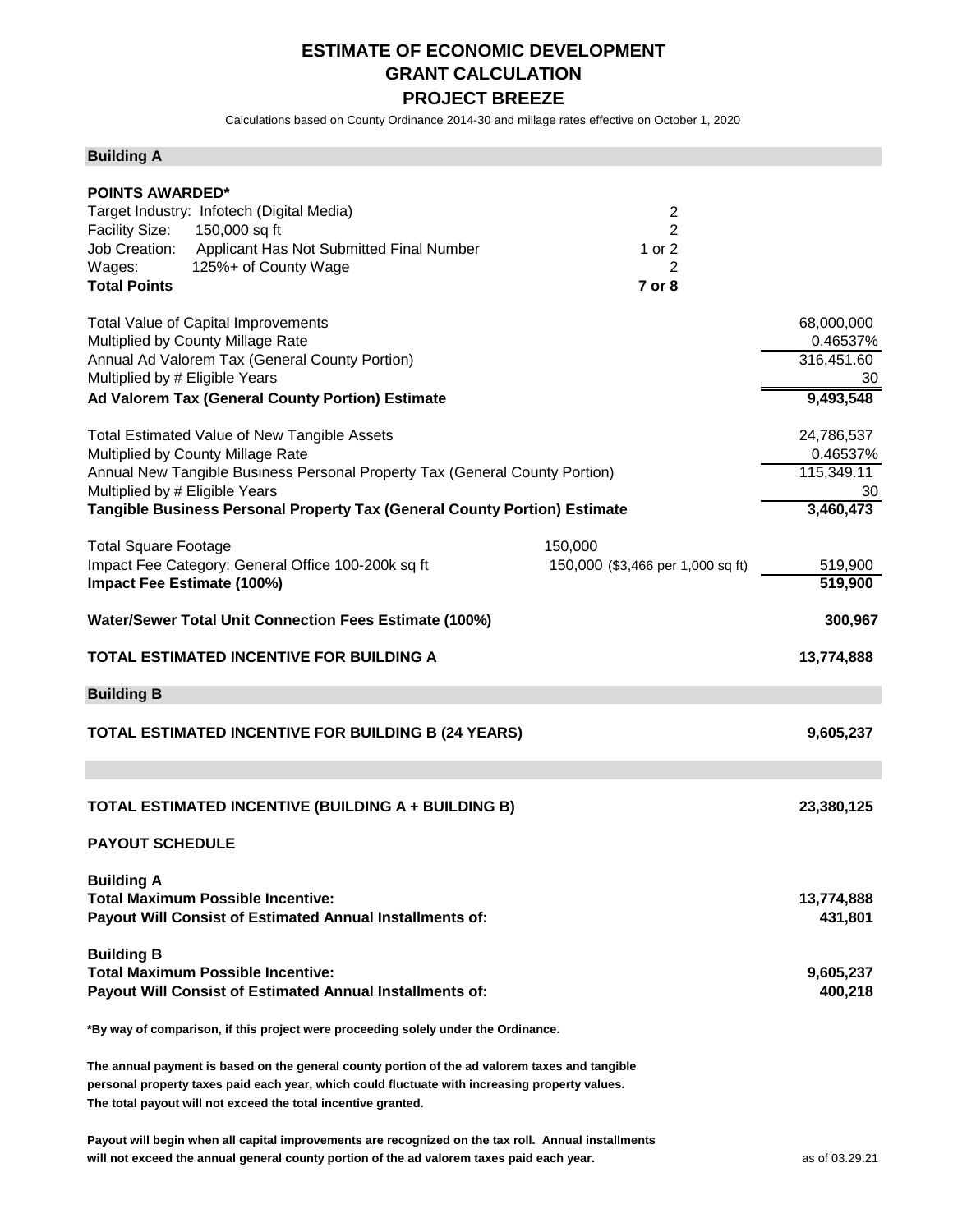#### **FINANCIAL CONTRIBUTIONS COST-BENEFIT ANALYSIS PROJECT BREEZE**

Calculations are based on County Ordinance 2014-30 and millage rates effective on October 1, 2020

| <b>BUILDING A</b>                                                                                                                             |                                                                                                                                   |                                           |                                                      |
|-----------------------------------------------------------------------------------------------------------------------------------------------|-----------------------------------------------------------------------------------------------------------------------------------|-------------------------------------------|------------------------------------------------------|
| <b>Estimated Added Values:</b>                                                                                                                | <b>Real Property</b><br><b>Taxable Improvements</b><br><b>Tangible New Business Personal Property</b><br><b>Total Added Value</b> |                                           | 8,000,000<br>68,000,000<br>24,786,537<br>100,786,537 |
| <b>Total Estimated Countywide Property Taxes</b><br><b>Real Property Taxes</b><br><b>Total Estimated Property Taxes Paid</b>                  |                                                                                                                                   | <b>Annually</b><br>1,341,882<br>1,341,882 | Over 30 Years<br>40,256,461<br>40,256,461            |
| <b>Total Estimated General County Portion Taxes</b><br><b>Real Property Taxes</b><br><b>Total Estimated General County Portion Taxes Paid</b> |                                                                                                                                   | <b>Annually</b><br>469,030<br>469,030     | Over 30 Years<br>14,070,909<br>14,070,909            |
| <b>Total Estimated Fees</b><br><b>Estimated Assessment for Impact Fees</b><br><b>Total Estimated Fees</b>                                     | Estimated Assessment for Water/Sewer Unit Connection Fees                                                                         |                                           | 519,900<br>300,967<br>820,867                        |
| <b>Total Estimated Value of Economic Development Grant</b>                                                                                    |                                                                                                                                   |                                           | 13,774,888                                           |
|                                                                                                                                               | Net Benefit to St. Johns County (General County Portion) Over 30 Years                                                            |                                           | 1,116,888                                            |
| <b>BUILDING B</b>                                                                                                                             |                                                                                                                                   |                                           |                                                      |
| <b>Total Estimated Value of Economic Development Grant</b>                                                                                    |                                                                                                                                   |                                           | 9,605,237                                            |
|                                                                                                                                               | Net Benefit to St. Johns County (General County Portion) Over 30 Years                                                            |                                           | 2,654,768                                            |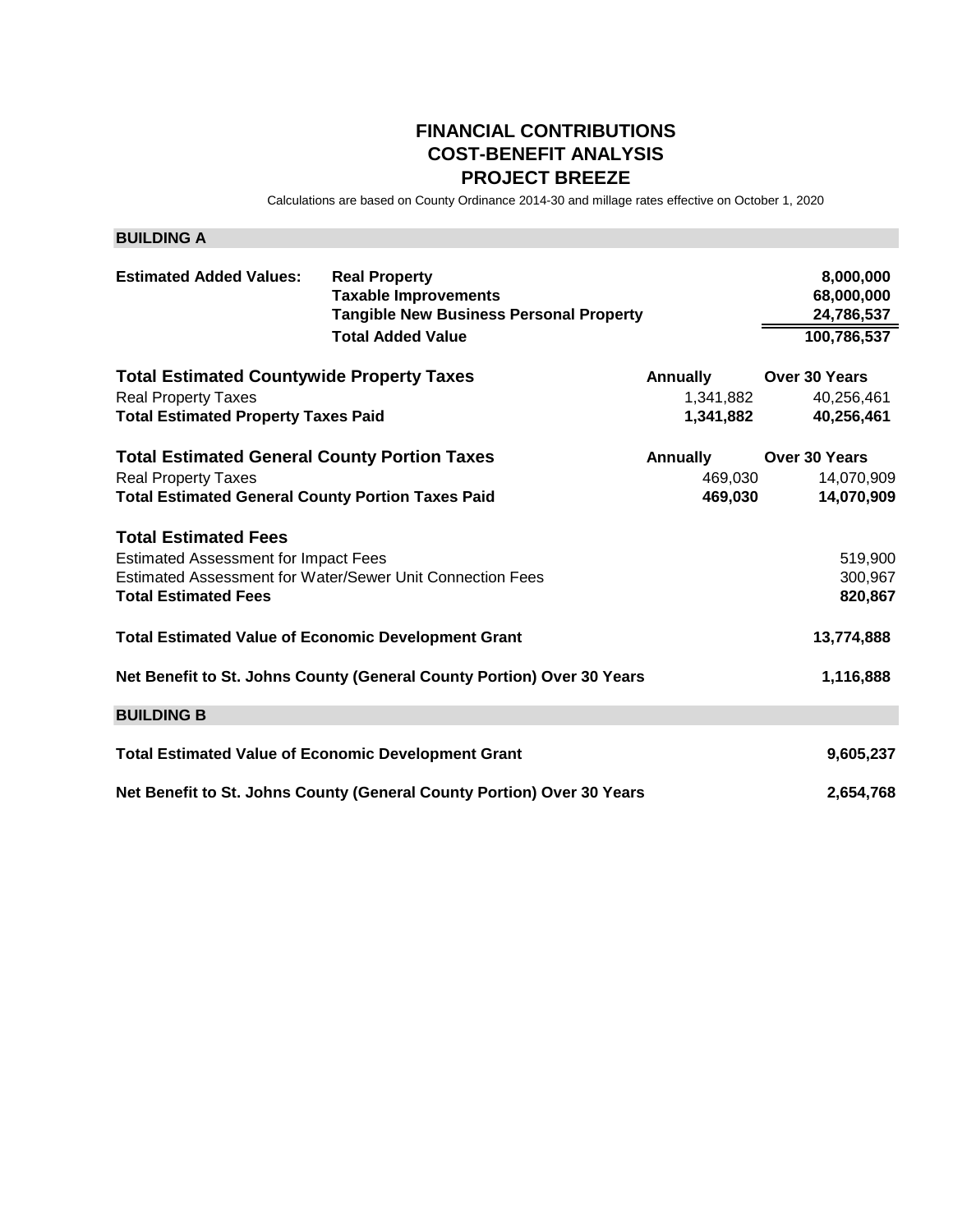#### **FINANCIAL CONTRIBUTIONS COST-BENEFIT ANALYSIS PROJECT BREEZE**

Calculations are based on County Ordinance 2014-30 and millage rates effective on October 1, 2020

| <b>BUILDING A</b>                                                                                                                             |                                                                                                                                   |                                           |                                                      |
|-----------------------------------------------------------------------------------------------------------------------------------------------|-----------------------------------------------------------------------------------------------------------------------------------|-------------------------------------------|------------------------------------------------------|
| <b>Estimated Added Values:</b>                                                                                                                | <b>Real Property</b><br><b>Taxable Improvements</b><br><b>Tangible New Business Personal Property</b><br><b>Total Added Value</b> |                                           | 8,000,000<br>68,000,000<br>24,786,537<br>100,786,537 |
| <b>Total Estimated Countywide Property Taxes</b><br><b>Real Property Taxes</b><br><b>Total Estimated Property Taxes Paid</b>                  |                                                                                                                                   | <b>Annually</b><br>1,341,882<br>1,341,882 | Over 40 Years<br>53,675,281<br>53,675,281            |
| <b>Total Estimated General County Portion Taxes</b><br><b>Real Property Taxes</b><br><b>Total Estimated General County Portion Taxes Paid</b> |                                                                                                                                   | <b>Annually</b><br>469,030<br>469,030     | Over 40 Years<br>18,761,212<br>18,761,212            |
| <b>Total Estimated Fees</b><br><b>Estimated Assessment for Impact Fees</b><br><b>Total Estimated Fees</b>                                     | Estimated Assessment for Water/Sewer Unit Connection Fees                                                                         |                                           | 519,900<br>300,967<br>820,867                        |
| <b>Total Estimated Value of Economic Development Grant</b>                                                                                    |                                                                                                                                   |                                           | 13,774,888                                           |
|                                                                                                                                               | Net Benefit to St. Johns County (General County Portion) Over 40 Years                                                            |                                           | 5,807,191                                            |
| <b>BUILDING B</b>                                                                                                                             |                                                                                                                                   |                                           |                                                      |
| <b>Total Estimated Value of Economic Development Grant</b>                                                                                    |                                                                                                                                   |                                           | 9,605,237                                            |
|                                                                                                                                               | Net Benefit to St. Johns County (General County Portion) Over 40 Years                                                            |                                           | 6,741,436                                            |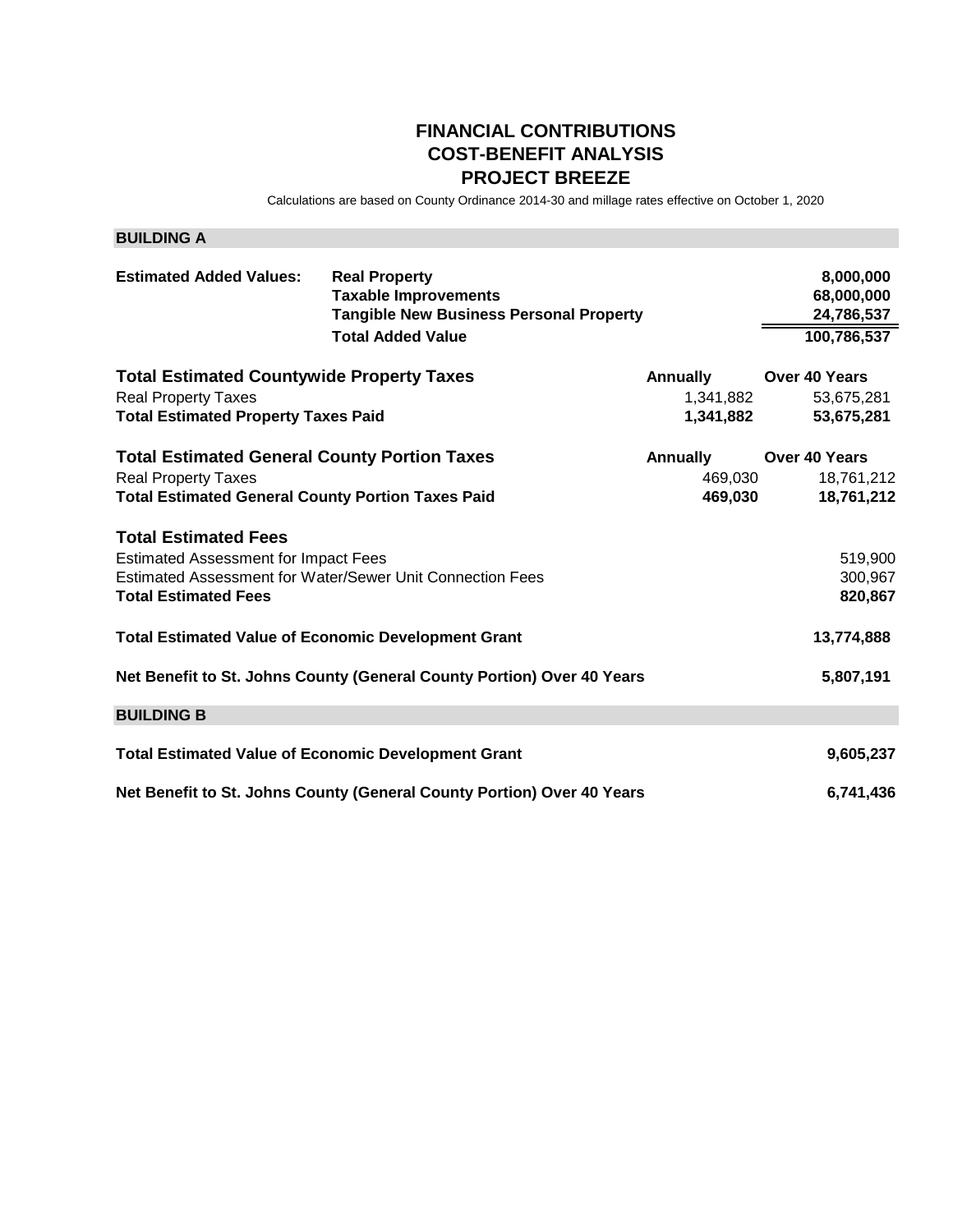# Project Breeze Incentive Request

St. Johns County Board of County Commissioners



April 6, 2021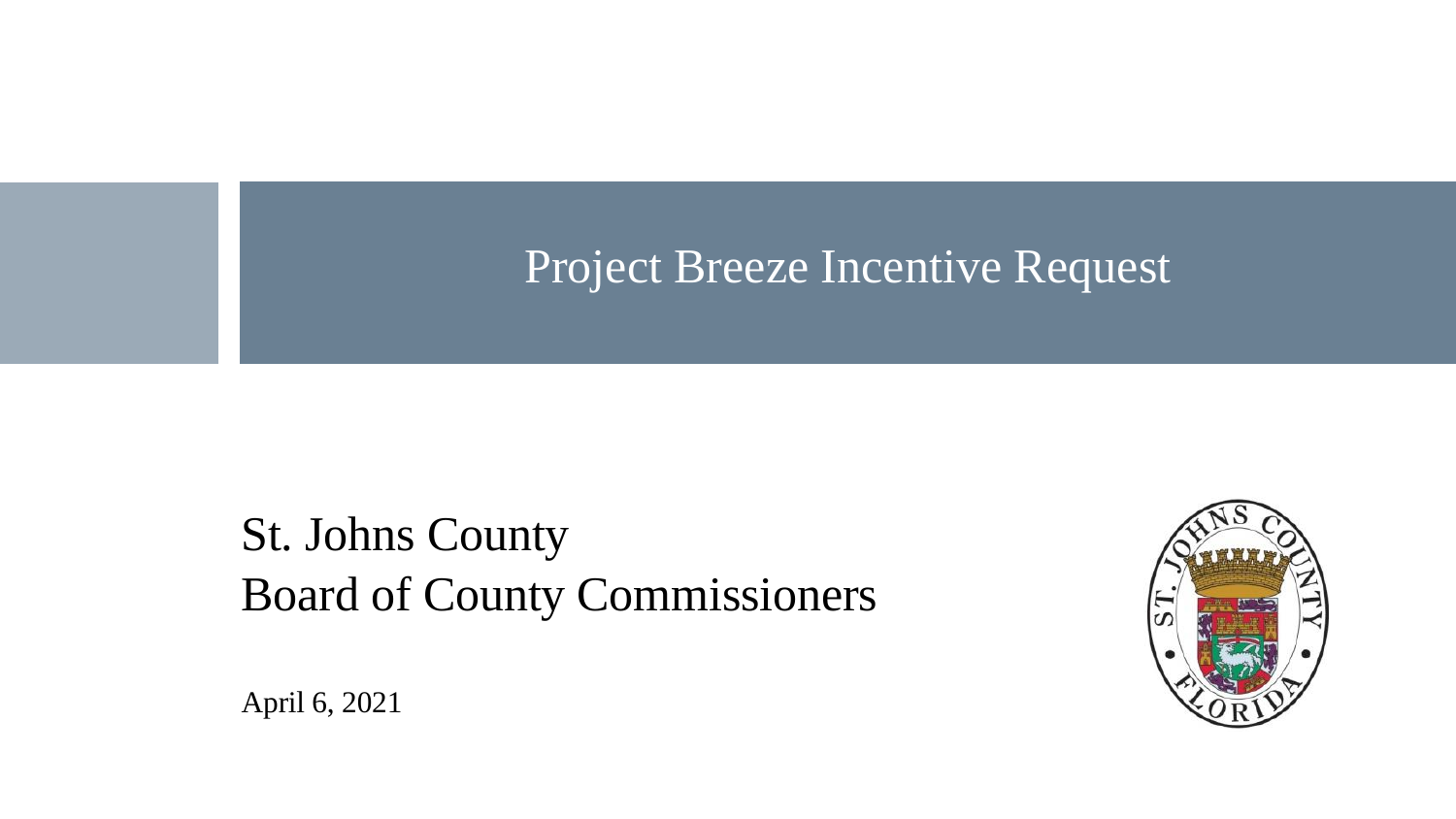

# **PROJECT OVERVIEW**

# **Project Breeze - Building A**

- o The Applicant proposes to develop a 150,000-square-foot building (Building A) to house digital media operations within the qualified targeted industry of infotech.
- o The project will be complete and operational by the first quarter of 2024.
- o The anticipated investment for land, building and equipment is more than \$100 million.
- o The project will bring \$304 million in direct economic impact per year and \$16.7 million in school taxes over 30 years.
- o At the time this report was submitted, the Applicant had not provided the final number of jobs the project will bring.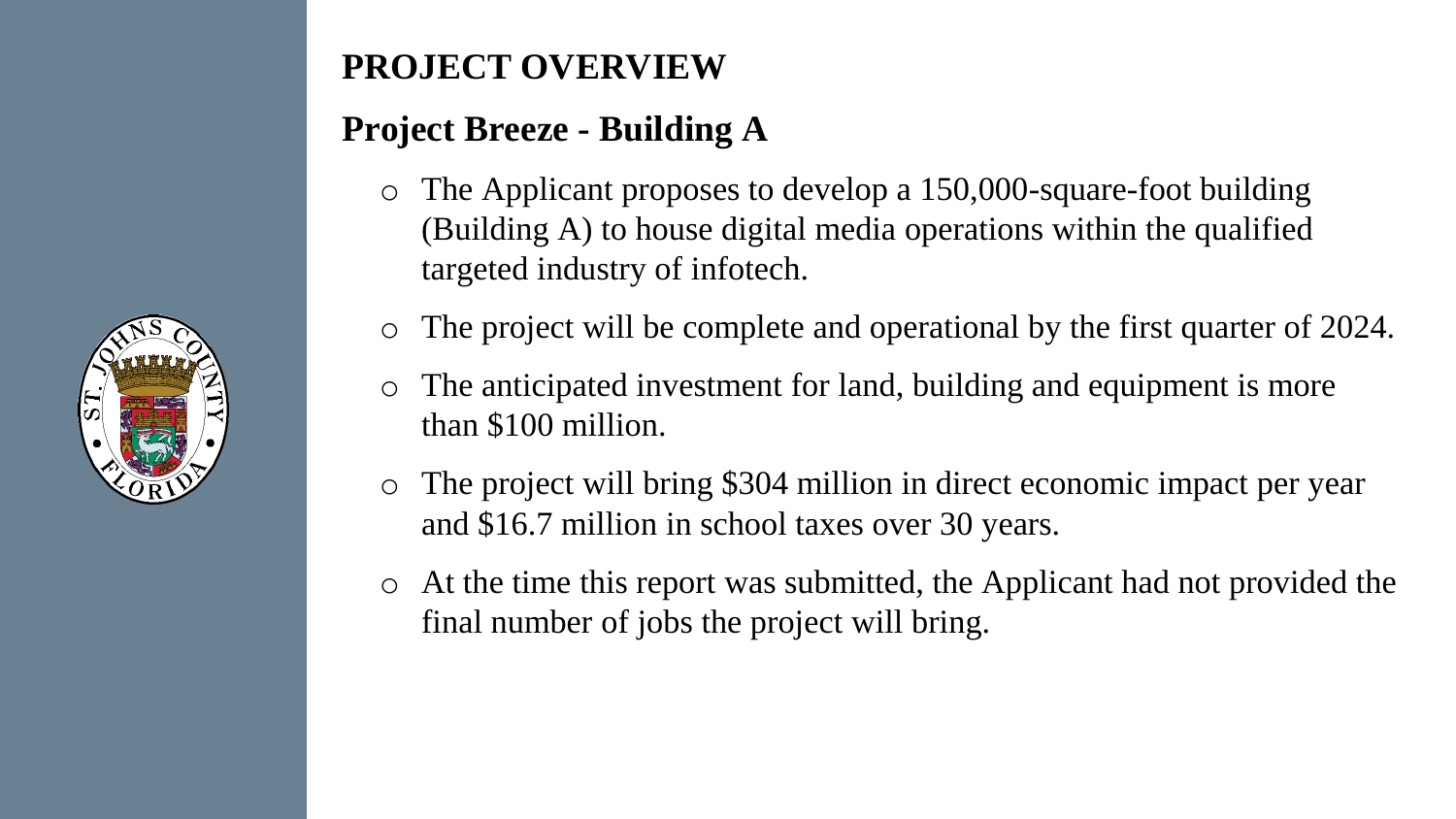

### **PROJECT OVERVIEW - continued**

### **Project Breeze**

- o In addition to the provision of incentives based on the construction of a new facility and creation of new jobs, the Applicant has requested that the County consider the value of retention of existing jobs at an existing facility (Building B) within the County in its consideration of the application.
- o The Applicant has also proposed additional potential inducements for further incentives, such as the conveyance of certain property rights to the County and the opportunity for the County to work with the Applicant as a resource for County-wide economic development and general marketing. These inducements would be a condition of the County's entering into an incentive agreement with the Applicant.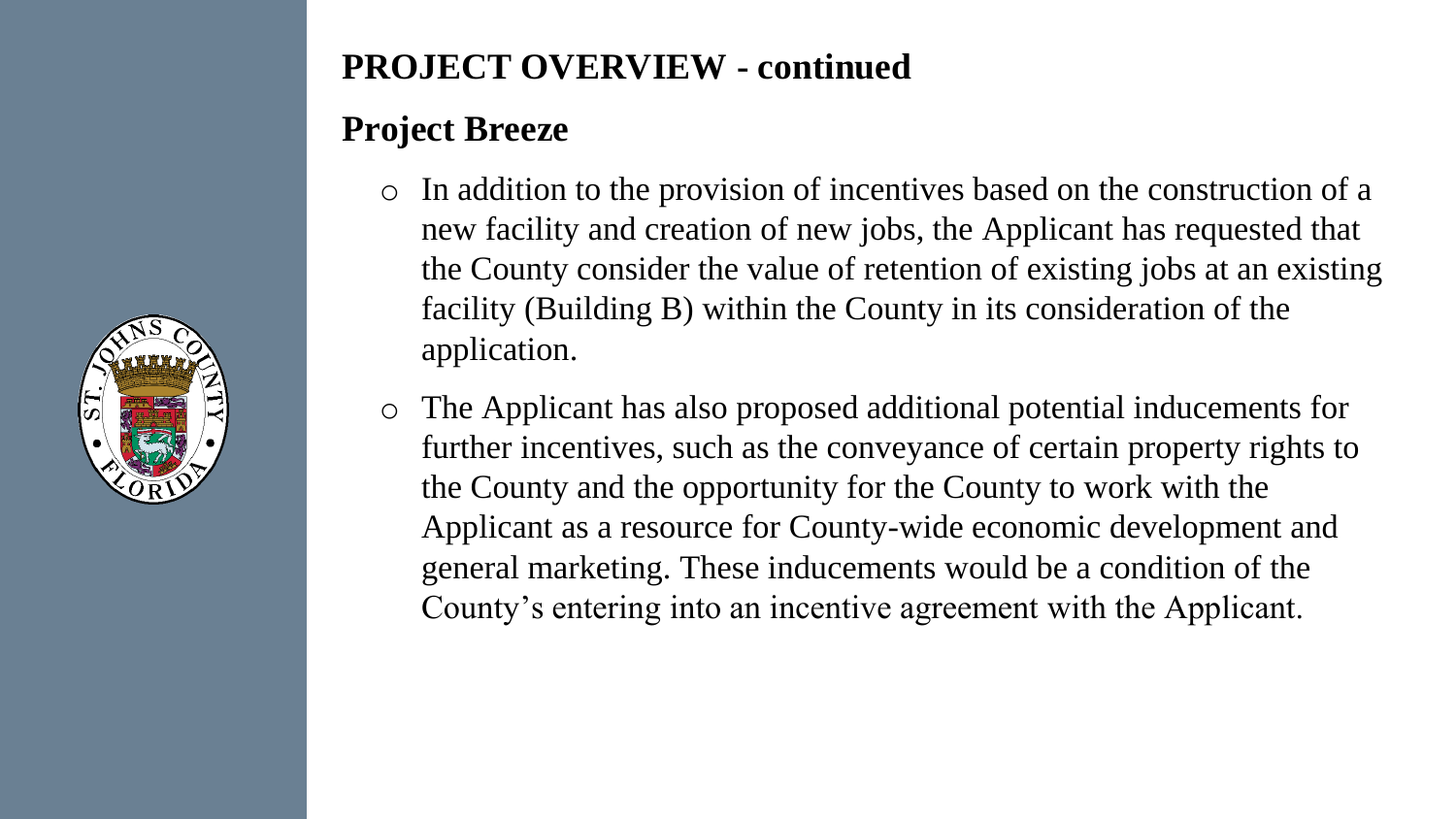

## **PROJECT SCORING – BUILDING A\***

# **Project Breeze**

- o 7 or 8 Total Points
	- o Target Industry / Infotech (Digital Media) / 2 Points
	- $\circ$  Facility Size / 150,000 sq ft / 2 Points
	- o New Employment / Applicant Has Not Submitted Final Number / 1 or 2 Points
	- o Wage Rates / 125%+ Average Wage Rate / 2 Points

*\*By way of comparison, if this project were proceeding solely under the Ordinance.*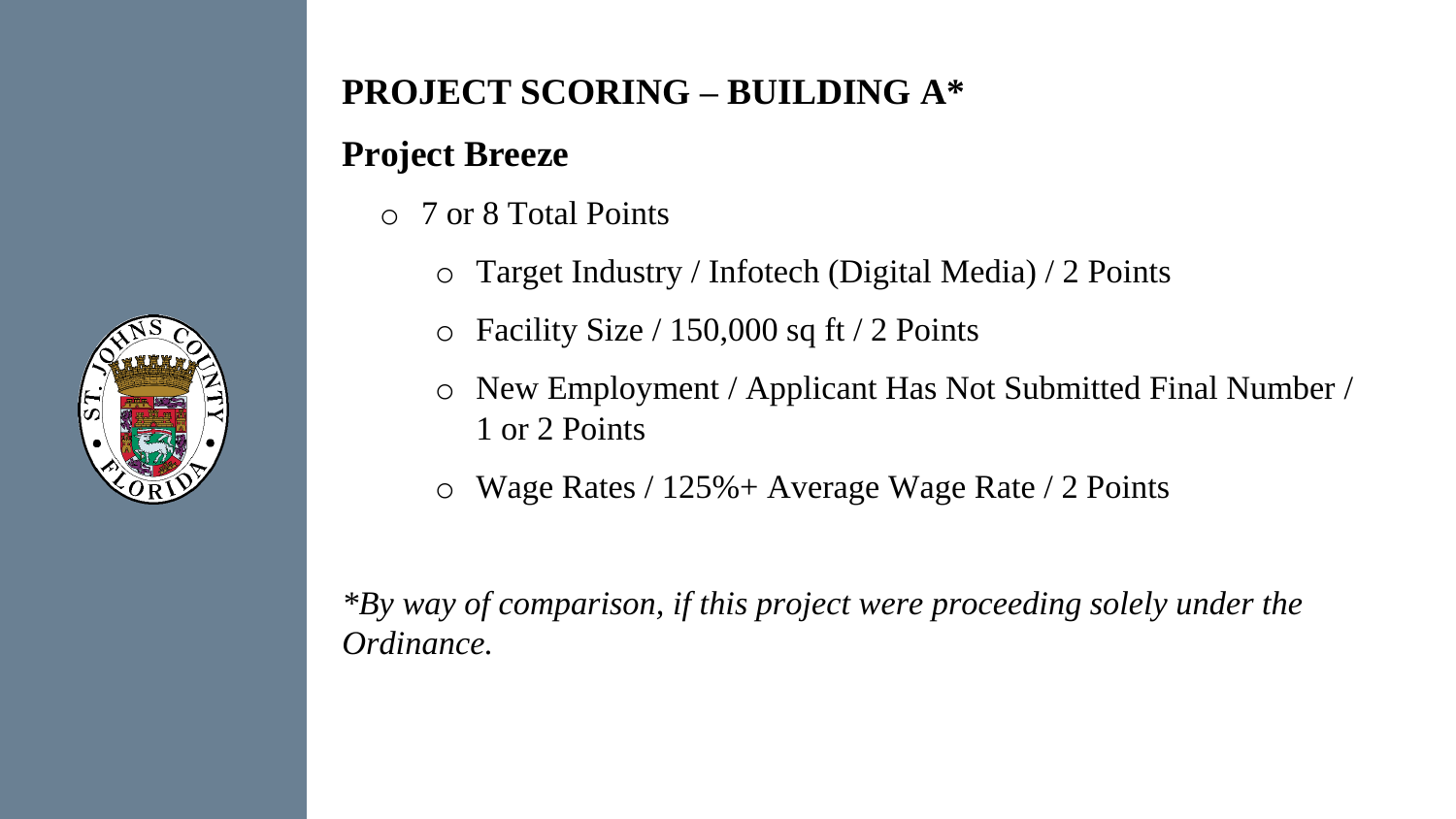

## **REQUESTED ECONOMIC DEVELOPMENT GRANT INCENTIVES**

# **Project Breeze – Building A**

- o 100% of fees paid to the County by the applicant (impact fees and water/sewer connection fees)
- o 30 years ad valorem taxes paid by the applicant (general county portion) on capital improvements
- o 30 years tangible business personal property taxes (general county portion) paid by the applicant
- o Expedited permitting

*Based on the Applicant's request, the total estimated value of the incentive for Building A is \$13,774,888.*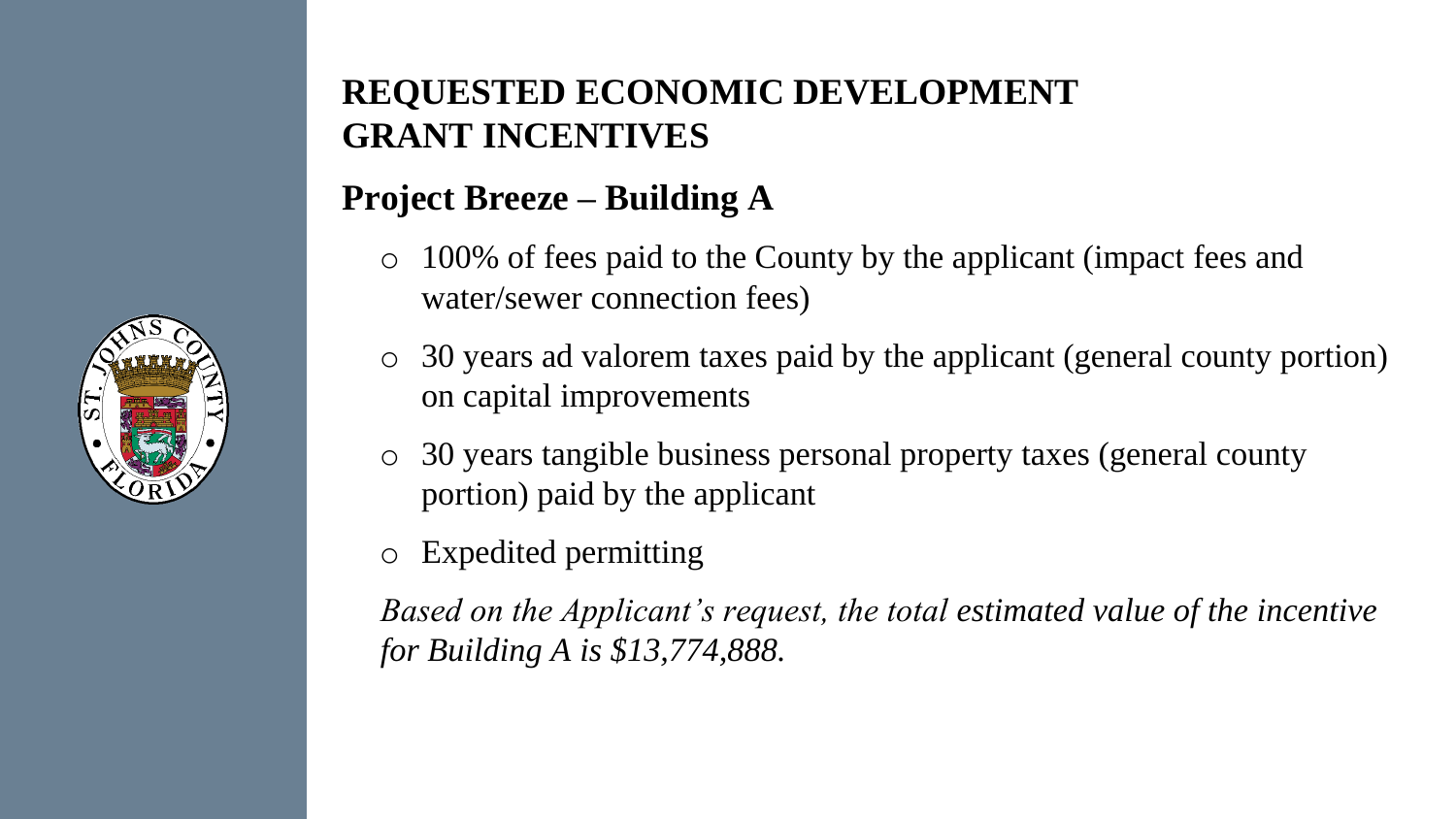

### **REQUESTED ECONOMIC DEVELOPMENT GRANT INCENTIVES**

# **Project Breeze – Building B**

- o 24 years ad valorem taxes paid by the applicant (general county portion) on capital improvements
- o 24 years tangible business personal property taxes (general county portion) paid by the applicant

*Based on the Applicant's request, the total estimated value of the incentive for Building B is \$9,605,237.*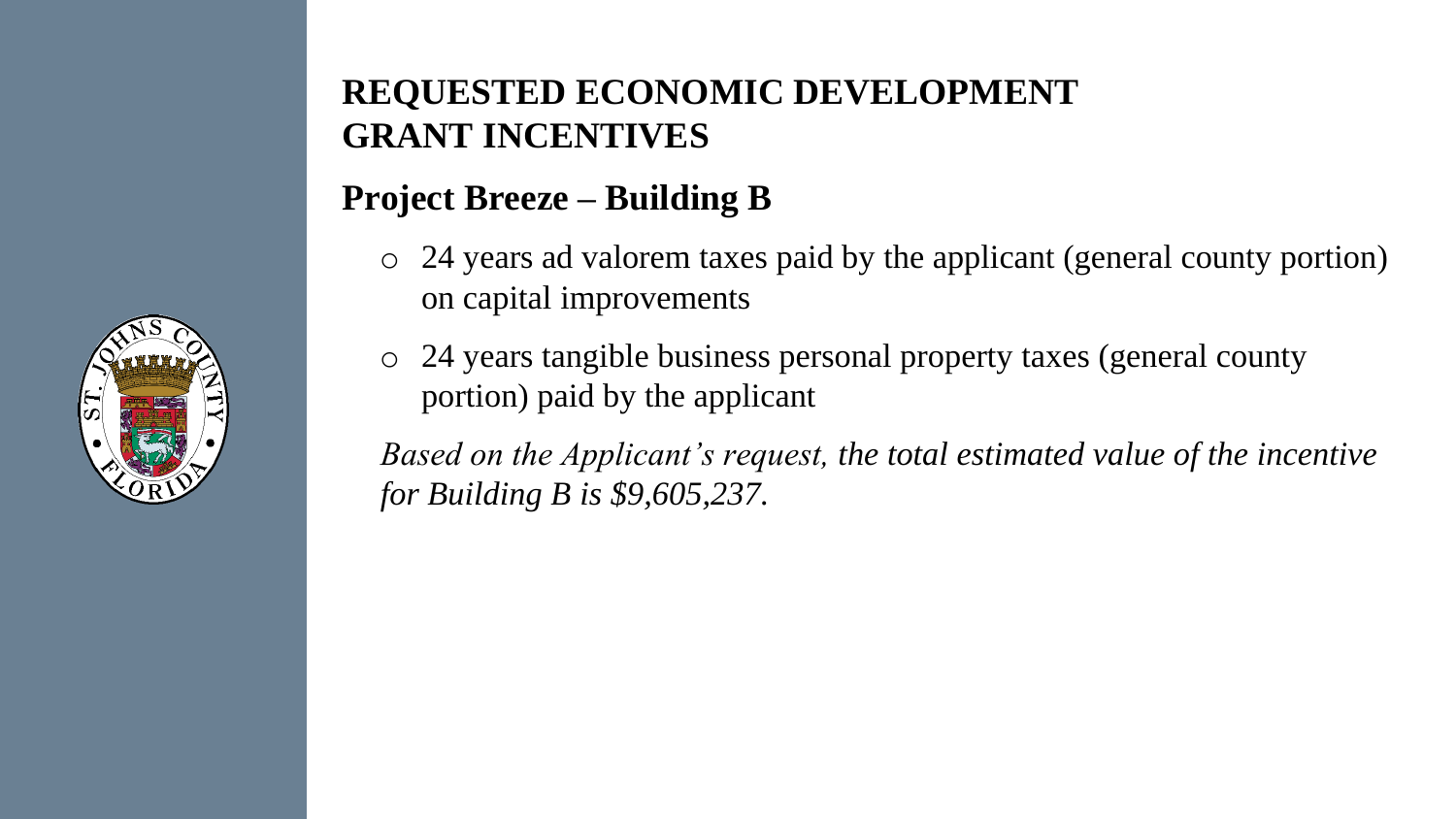### **REQUESTED ECONOMIC DEVELOPMENT GRANT INCENTIVES**

### **Project Breeze**

*Based on the Applicant's request, the total estimated value of the incentive for both Building A and Building B is \$23,380,125.*